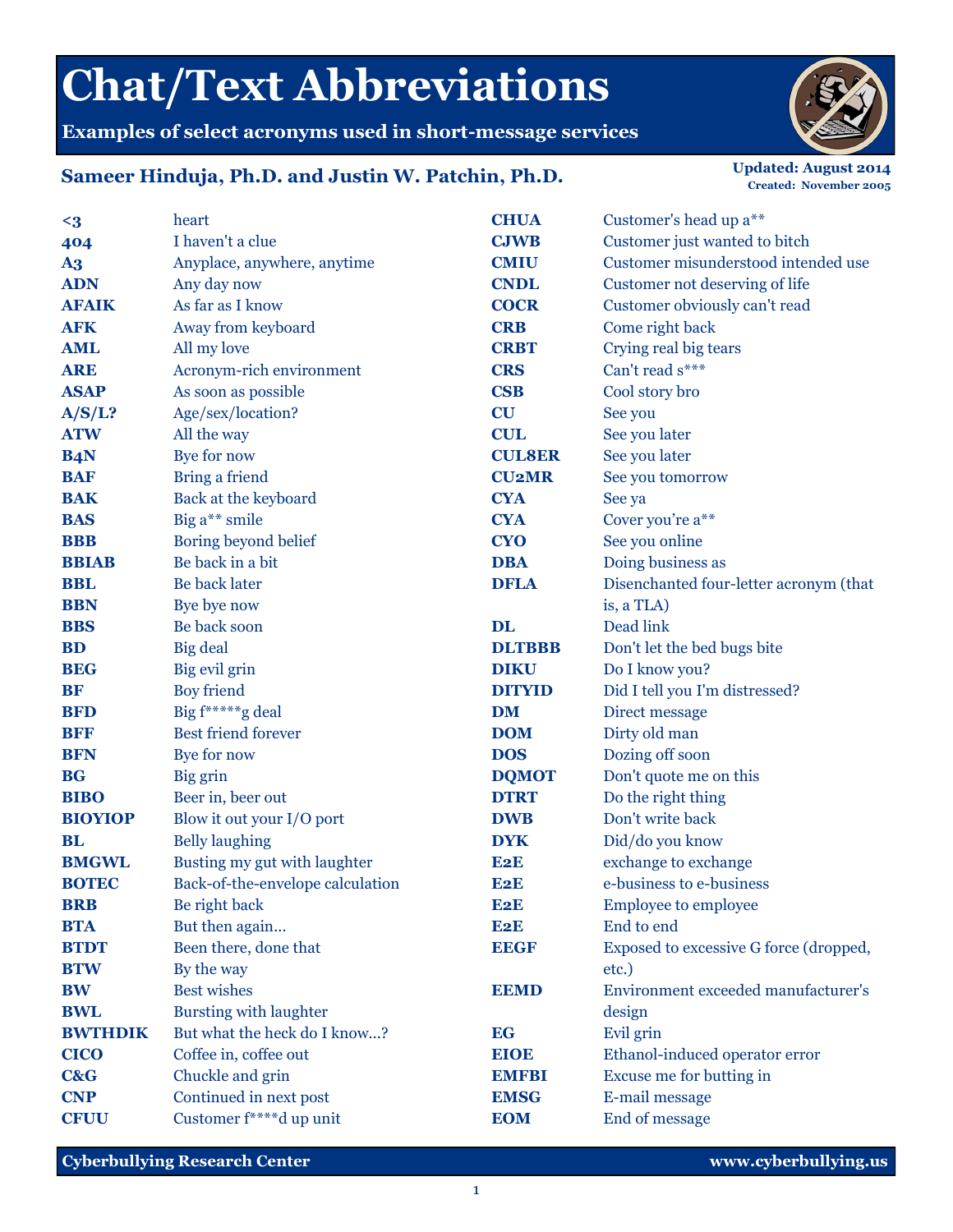| <b>EOT</b>      | End of thread                                  | <b>HT</b>                | Hat Tip or Heard Through                    |
|-----------------|------------------------------------------------|--------------------------|---------------------------------------------|
| <b>ESAD</b>     | Eat s*** and die                               | <b>HTH</b>               | Hope this helps                             |
| <b>ESTO</b>     | Equipment smarter than operator                | <b>HRU</b>               | How are you?                                |
| <b>ETLA</b>     | Extended three-letter acronym (that is,        | <b>HUB</b>               | Head up butt                                |
|                 | an FLA)                                        | <b>IAC</b>               | In any case                                 |
| <b>EWG</b>      | Evil wicked grin                               | <b>IAE</b>               | In any event                                |
| F2F             | Face to face                                   | <b>IANAL</b>             | I am not a lawyer (but)                     |
| <b>FAQ</b>      | Frequently-asked question(s)                   | <b>IAW</b>               | I agree with or In accordance with          |
| <b>FC</b>       | <b>Fingers</b> crossed                         | IC                       | I see                                       |
| <b>FCOL</b>     | For crying out loud                            | <b>IDK</b>               | I don't know                                |
| FF              | <b>Follow Friday</b>                           | <b>IGP</b>               | I gotta pee                                 |
| <b>FISH</b>     | First in, still here                           | <b>IHA</b>               | I hate acronyms                             |
| <b>FLA</b>      | Four-letter acronym                            | <b>IHU</b>               | I hear you                                  |
| <b>FML</b>      | $F***$ my life                                 | <b>IIRC</b>              | If I recall/remember/recollect correctly    |
|                 | FMTYEWTK Far more than you ever wanted to know | <b>ILU</b> or <b>ILY</b> | I love you                                  |
| <b>FOMCL</b>    | Falling off my chair laughing                  | <b>IKR</b>               | I know, right?                              |
| <b>FTBOMH</b>   | From the bottom of my heart                    | <b>IMCO</b>              | In my considered opinion                    |
| <b>FTR</b>      | For the record                                 | <b>IMD</b>               | In my dreams                                |
| <b>FTW</b>      | F*** the world                                 | <b>IMHO</b>              | In my humble opinion                        |
| <b>FUBAR</b>    | F <sup>****</sup> d up beyond all repair (or   | <b>IMing</b>             | <b>Instant messaging</b>                    |
|                 | recognition)                                   | <b>IMNSHO</b>            | In my not so humble opinion                 |
| <b>FUD</b>      | Fear, uncertainty, and doubt                   | <b>IMO</b>               | In my opinion                               |
| <b>FWIW</b>     | For what it's worth                            | <b>IMS</b>               | I am sorry                                  |
| <b>FYI</b>      | For your information                           | <b>IOW</b>               | In other words                              |
| G               | Grin                                           | <b>IPN</b>               | I'm posting naked                           |
| G2G             | Got to go                                      | <b>IRL</b>               | In real life (that is, when not chatting)   |
| <b>GA</b>       | Go ahead                                       | <b>ITA</b>               | I totally agree                             |
| <b>GAL</b>      | Get a life                                     | <b>ITIGBS</b>            | I think I'm going to be sick                |
| <b>GIGO</b>     | Garbage in, garbage out                        | <b>IWALU</b>             | I will always love you                      |
| <b>GD&amp;R</b> | Grinning, ducking, and running                 | <b>IYSWIM</b>            | If you see what I mean                      |
| <b>GF</b>       | Girlfriend                                     | J4G                      | Just for grins                              |
| <b>GFN</b>      | Gone for now                                   | <b>JBOD</b>              | Just a bunch of disks (like redundant array |
| <b>GGP</b>      | Gotta go pee                                   |                          | of independent disks, etc.)                 |
| <b>GIWIST</b>   | Gee, I wish I'd said that                      | JIC                      | Just in case                                |
| <b>GL</b>       | Good luck                                      | $JK$ or $j/k$            | <b>Just kidding</b>                         |
| <b>GMAB</b>     | Give me a break                                | <b>JMO</b>               | Just my opinion                             |
| <b>GMTA</b>     | Great minds think alike                        | JS                       | Just saying                                 |
| <b>GNO</b>      | Girls night out                                | <b>JTLYK</b>             | Just to let you know                        |
| <b>GOL</b>      | <b>Giggling out loud</b>                       | $\mathbf K$              | ok                                          |
| GR8             | Great                                          | <b>KISS</b>              | Keep it simple stupid                       |
| <b>GTG</b>      | Good to go                                     | <b>KIT</b>               | Keep in touch                               |
| <b>GTFO</b>     | Get the $f***$ out of here                     | <b>KOTC</b>              | Kiss on the cheek                           |
| <b>GTRM</b>     | Going to read mail                             | <b>KOTL</b>              | Kiss on the lips                            |
| <b>GTSY</b>     | Glad to see you                                | <b>KWIM?</b>             | Know what I mean?                           |
| H&K             | Hug and kiss                                   | L8R                      | Later                                       |
| <b>HAGN</b>     | Have a good night                              | <b>L8R G8R</b>           | Later gator                                 |
| <b>HAND</b>     | Have a nice day                                | LD                       | Later, dude                                 |
| <b>HBU</b>      | How about you?                                 | <b>LDR</b>               | Long-distance relationship                  |
| <b>HEMD</b>     | Humidity exceeded manufacture's design         | <b>LHO</b>               | Laughing head off                           |
| <b>HHIS</b>     | Hanging head in shame                          | <b>LLTA</b>              | Lots and lots of thunderous applause        |
| <b>HIG</b>      | How's it going                                 | <b>LMFAO</b>             | Laughing my f******g a** off                |
| <b>HMP</b>      | Help me please                                 | <b>LMAO</b>              | Laughing my a** off                         |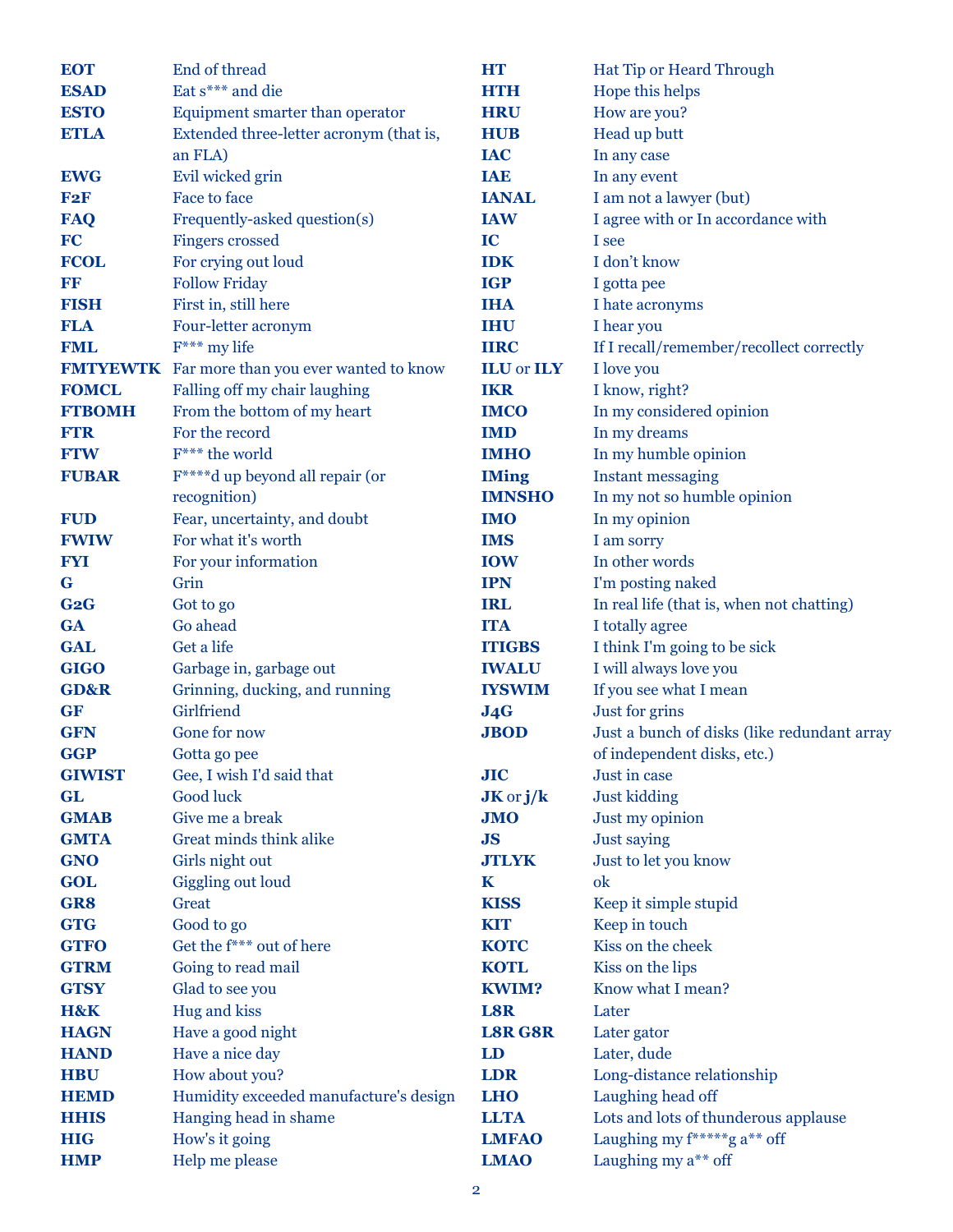| <b>LMK</b>    | Let me know                                | <b>PRT</b>       | Please retweet                                     |
|---------------|--------------------------------------------|------------------|----------------------------------------------------|
| <b>LMSO</b>   | Laughing my socks off                      | <b>PU</b>        | That stinks!                                       |
| <b>LOL</b>    | Laughing out loud                          | <b>QT</b>        | Cutie                                              |
| <b>LRF</b>    | Little rubber feet (the little pads on the | <b>RL</b>        | Real life (that is, when not chatting)             |
|               | bottom of displays and other equipment)    | <b>RLRT</b>      | <b>Real life retweet</b>                           |
| <b>LSHMBH</b> | Laughing so hard my belly hurts            | <b>ROR</b>       | Raffing out roud (English for "laughing            |
| <b>LTM</b>    | Laugh to myself                            |                  | out loud")                                         |
| <b>LTNS</b>   | Long time no see                           | <b>ROTFL</b>     | Rolling on the floor laughing                      |
| <b>LTR</b>    | Long-term relationship                     | <b>ROTFLMAO</b>  | Rolling on the floor laughing my a** off           |
| <b>LULAB</b>  | Love you like a brother                    |                  | <b>ROTFLMAOWPIMP</b> Rolling on the floor laughing |
| <b>LULAS</b>  | Love you like a sister                     |                  | My a** off while peeing in my pants                |
| <b>LUWAMH</b> | Love you with all my heart                 | <b>ROTFLMBO</b>  | Rolling on the floor laughing my butt off          |
| LY            | Love ya                                    | <b>RPG</b>       | Role-playing games                                 |
| LY4E          | Love ya forever                            | <b>RSN</b>       | Real soon now                                      |
| <b>MCM</b>    | Man candy Monday                           | <b>RT</b>        | <b>Real time</b>                                   |
| <b>MorF</b>   | Male or female                             | <b>RTFM</b>      | Read the f******g manual                           |
| <b>MOSS</b>   | Member of the same sex                     | <b>RYO</b>       | Roll your own (write your own program;             |
| <b>MOTOS</b>  | Member of the opposite sex                 |                  | derived from cigarettes rolled yourself with       |
| <b>MT</b>     | <b>Modified tweet</b>                      |                  | tobacco and paper)                                 |
| <b>MTF</b>    | More to follow                             | $S^{\wedge}$     | S'up - what's up                                   |
| <b>MUSM</b>   | Miss you so much                           | S <sub>4</sub> L | Spam for life (what you may get when you           |
| <b>NADT</b>   | Not a darn thing                           |                  | become someone's customer or client)               |
| <b>NBD</b>    | No big deal                                | <b>SHCOON</b>    | Shoot hot coffee out of nose                       |
| <b>NFG</b>    | No f******g good                           | <b>SEG</b>       | S***-eating grin                                   |
| <b>NFW</b>    | No feasible way or no f*****g way          | <b>SETE</b>      | Smiling ear to ear                                 |
| <b>NIFOC</b>  | Naked in front of computer                 | <b>SF</b>        | Surfer-friendly (low-graphics Web site)            |
| $NP$ or $N/P$ | No problem                                 | <b>SHID</b>      | Slaps head in disgust                              |
| <b>NPI</b>    | No pun intended                            | <b>SMH</b>       | Shake my head                                      |
| <b>NRN</b>    | No response necessary                      | <b>SNAFU</b>     | Situation normal, all f****d up                    |
| <b>NTS</b>    | Note to self                               | <b>SO</b>        | Significant other                                  |
| <b>OBV</b>    | Obviously                                  | <b>SOB</b>       | Son of a b****                                     |
| <b>OIC</b>    | Oh, I see                                  | <b>SOL</b>       | Smiling out loud or s*** out of luck               |
| OLL           | <b>Online</b> love                         | <b>SOMY</b>      | Sick of me yet?                                    |
| <b>OMG</b>    | Oh my God                                  | <b>SOT</b>       | Short on time                                      |
| <b>OOTD</b>   | Outfit of the day                          | <b>SOTMG</b>     | Short on time must go                              |
| <b>OTF</b>    | Off the floor                              | <b>STFU</b>      | Shut the $f^{***}$ up                              |
| <b>OTOH</b>   | On the other hand                          | <b>STFW</b>      | Search the f*****g Web                             |
| <b>OTTOMH</b> | Off the top of my head                     | <b>STW</b>       | Search the Web                                     |
| <b>PANS</b>   | Pretty awesome new stuff                   | <b>SU</b>        | Shut up                                            |
| <b>PAW</b>    | Parents are watching                       | <b>SUAKM</b>     | Shut up and kiss me                                |
| <b>PCMCIA</b> | People can't master computer industry      | <b>SUP</b>       | What's up                                          |
|               | acronyms                                   | <b>SWAG</b>      | Stupid wild-a** guess                              |
| <b>PDA</b>    | Public display of affection                | <b>SWAK</b>      | Sealed with a kiss                                 |
| <b>PEBCAK</b> | Problem exists between chair and keyboard  | <b>SWL</b>       | <b>Screaming with laughter</b>                     |
| <b>PIBKAC</b> | Problem is between keyboard and chair      | <b>SYS</b>       | See you soon                                       |
| <b>PI</b>     | Pun intended                               | <b>TA</b>        | Thanks again                                       |
| <b>PITA</b>   | Pain in the a**                            | <b>TAFN</b>      | That's all for now                                 |
| <b>PM</b>     | Private message                            | <b>TANSTAAFL</b> | There ain't no such thing as a free lunch          |
| <b>PMFJIB</b> | Pardon me for jumping in but               | TB4U             | Too bad for you                                    |
| <b>POAHF</b>  | Put on a happy face                        | <b>TBH</b>       | To be honest                                       |
| ::POOF::      | Goodbye (leaving the room)                 | <b>TBT</b>       | <b>Throwback Thursday</b>                          |
| <b>POTS</b>   | Plain old telephone service                | <b>TBR</b>       | To be real                                         |